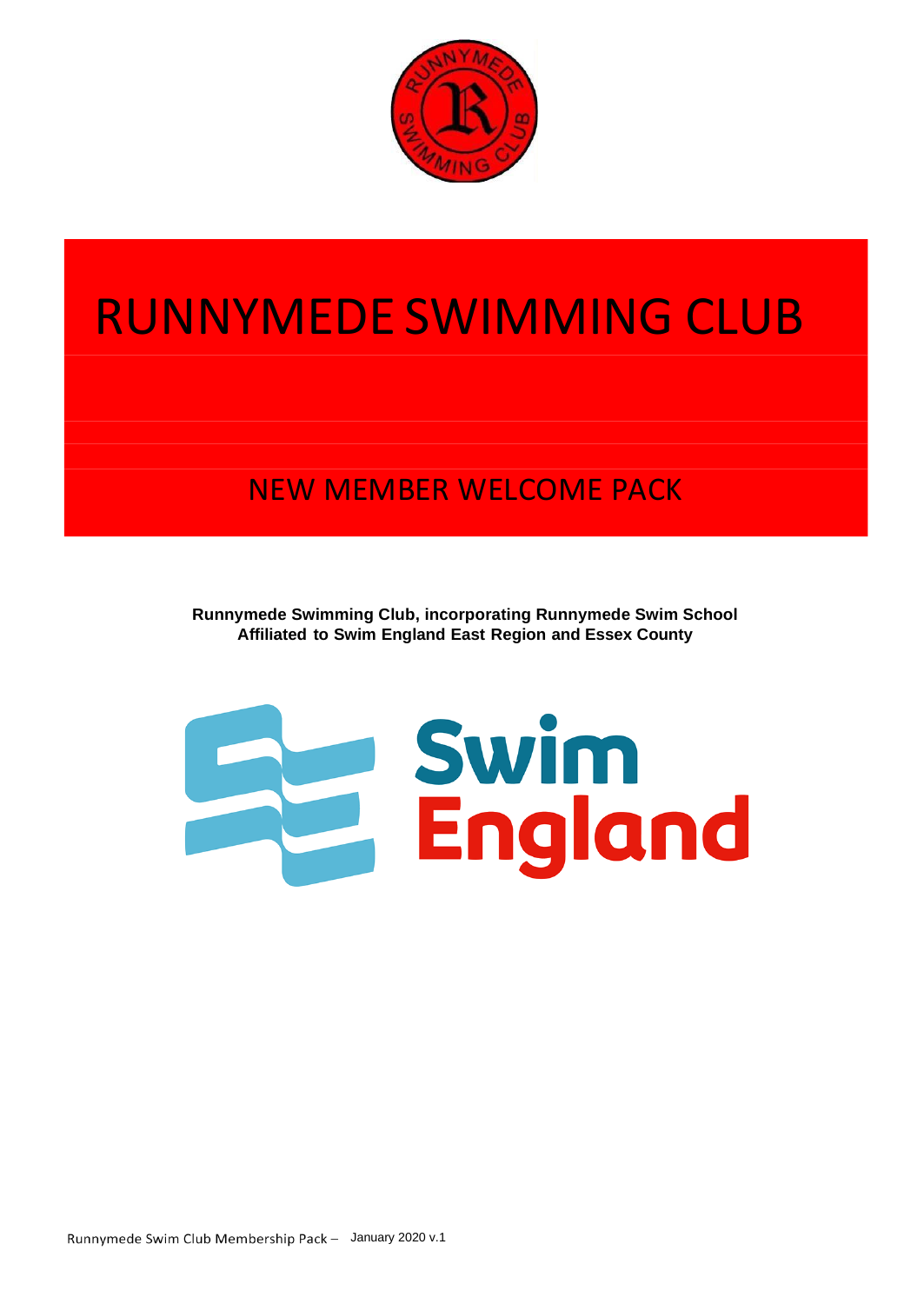



### **Mission Statement**

To strive for excellence in swimming, from learning to swim to the Olympic stage.

To provide the environment that allows every swimmer the opportunity to achieve their potential.

Dear Swimmer and Parent/Carer

Firstly, let us welcome you to Runnymede Swimming Club. We are happy that you have chosen Runnymede to begin or continue your training as a competitive swimmer, and we hope that we can forge a lasting relationship.

The primary purpose of this *Welcome Pack* is purely to provide you with the necessary forms that need to be filled in at your earliest convenience and returned to our membership secretary (or trial coordinator). The best evening for you to return these forms is the Friday immediately following your Tuesday trial session, as this is when most members of the committee are present in the clubroom. Should either the membership secretary or the trial coordinator not be present when you attempt to return your forms, any member of the committee will be happy to pass them along for you.

The secondary purpose of this pack is to ensure that you are aware of our policies. These can be found on our website at [www.runnymedeswimmingclub.com](http://www.runnymedeswimmingclub.com/) under the *About The Club → Club Mission Statement* menu option (found at the top of the page), and include policies on child welfare, safeguarding procedures and codes of conduct.

We would also like to take this opportunity to suggest that you spend some time browsing our website because all of the information you need as a parent of a swimmer, or indeed if you are a swimmer yourself, can be found on there. If the information you are looking for isn't there, please inform a member of our committee and they will pass this along to the relevant committee member so that we can rectify it.

Runnymede Swimming Club have a page on Facebook that you may wish to 'like' in order to stay up to date with news items, or you may choose to 'follow us' on Twitter @RunnymedeSC.

Lastly, the club offers a modest club shop on a Friday evening in the club room, where you will be able to purchase your kitbag items and other items such as swimwear, goggles and Runnymede clothing.

Thank you for choosing Runnymede Swimming Club, we wish you the best of luck with your training....

The Committee Runnymede Swimming Club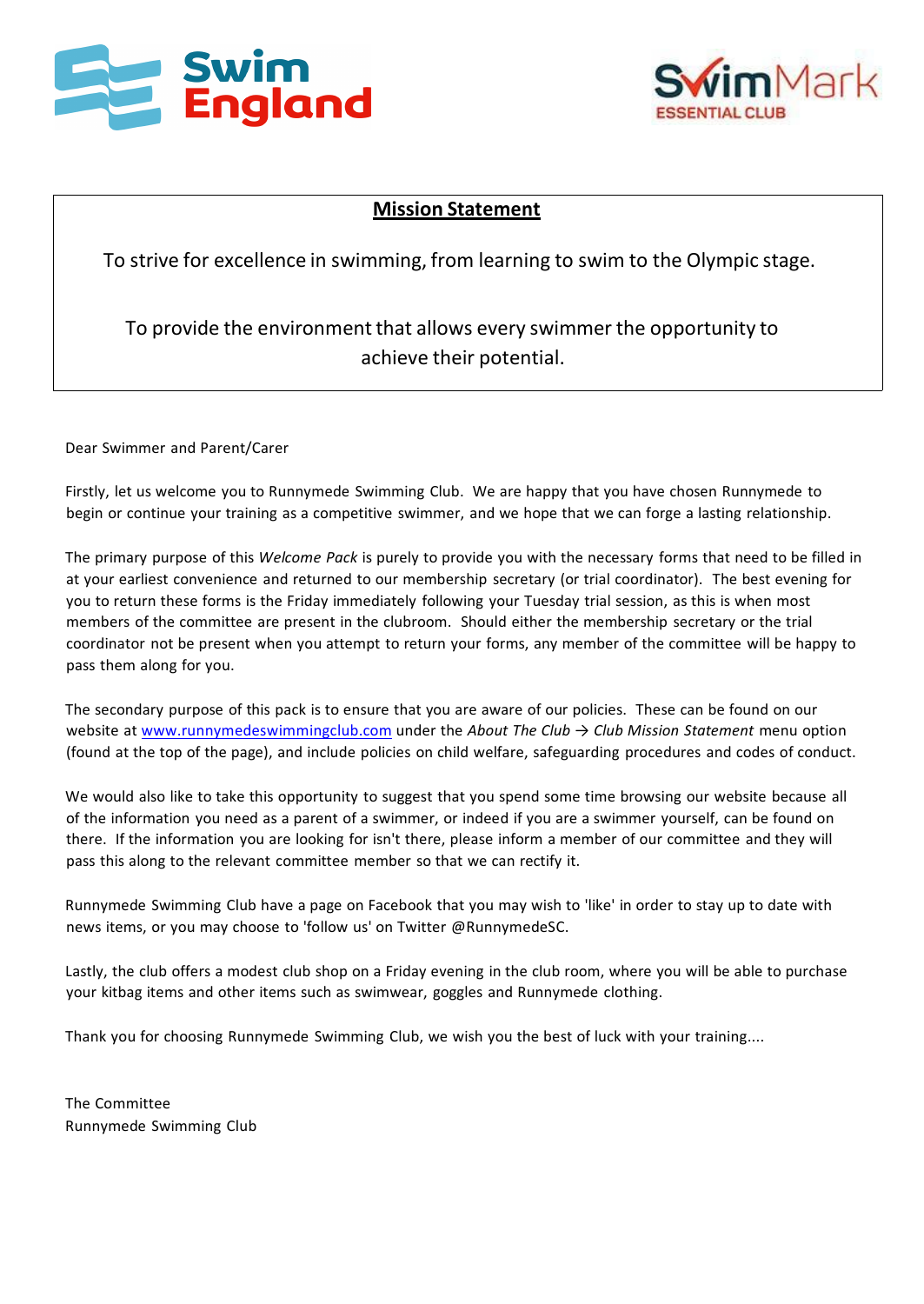#### **Cost of Club Membership**

**Membership:** Part year membership does not include renewals of existing membership. These fees are payable once a year (with the exception of the one-time Joining Fee\*)

| Club Membership - Full Year (1 <sup>st</sup> September to 31 <sup>st</sup> August) | £35.00 |
|------------------------------------------------------------------------------------|--------|
| Concessions (Students 16 years + & OAPs)                                           | £20.00 |
| New Club Membership after 1 <sup>St</sup> September reducing by £2 per month       |        |
| Swim England Membership - All competitive squad swimmers - payable by January      | £35.15 |
| Swim England Membership - Non-competing Masters and Social Swimmers                | £15.35 |

#### **Monthly Squad Fees - Payable in Advance by Standing Order or Bank transfer only (NO CASH)**

| <b>SwimAbility Squad</b>              |        |
|---------------------------------------|--------|
| One session a week                    | £21.50 |
| Two sessions a week                   | £26.50 |
| Three Sessions a week                 | £31.50 |
| Development Squad                     |        |
| Gold                                  | £40.50 |
| Silver                                | £33.50 |
| Unlimited swims in available sessions |        |
| <b>Masters Squad</b>                  |        |
| Unlimited swims in available sessions | £26.50 |
| <b>Junior Squad</b>                   |        |
| Unlimited swims in available sessions | £50.50 |
| Senior Squad                          |        |
| Unlimited swims in available sessions | £60.50 |
| <b>Club Squad</b>                     |        |
| Unlimited swims in available sessions | £33.50 |

#### **Pay-as-you-go Sessions**

This method of payment is **only** available to Masters and University Students.  $\left| \right.$  £ 5.00

**BANK DETAILS FOR STANDING ORDER OR BANK TRANSFER: Barclays Bank Sort Code: 20 70 93 Account Number: 50769487 Account Name: Runnymede Swimming Club Please include swimmers last name and initial as the payment reference.**

*If you experience financial difficulties at any time, please speak to the Club Treasurer or Welfare Officer. All cases will be treated with discretion and individually assessed in the strictest confidence.*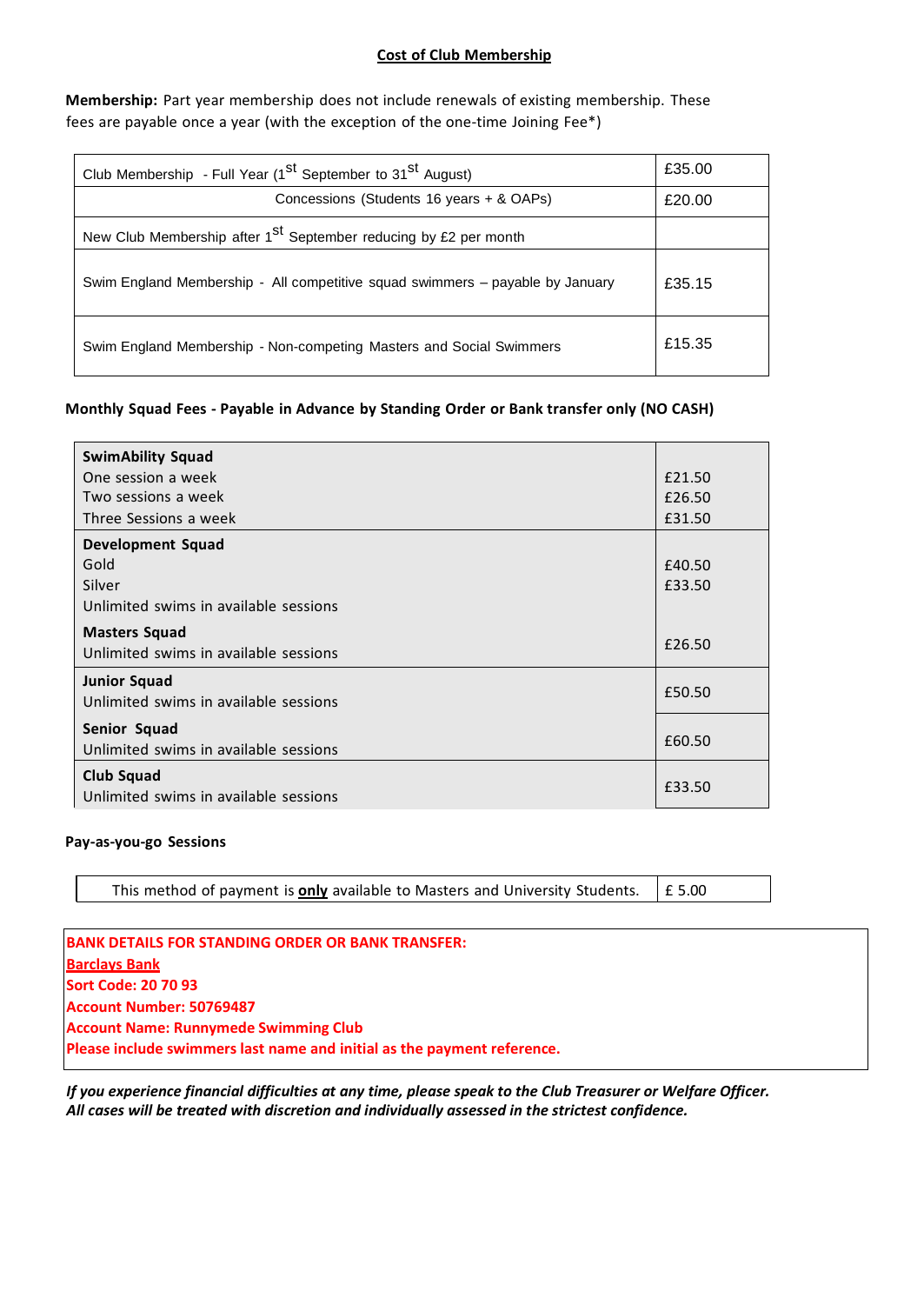### **Squad Training Sessions**

#### **Senior Squad (Steve Winnell)**

7 available sessions, 11 hours per week

| Time | Mon       | $\tau$ ues     | Weds | Thurs     | Fri        | Sat        | Sun |
|------|-----------|----------------|------|-----------|------------|------------|-----|
| A.M  | 5.30-7.00 | 5.30-7.00      |      | 5.30-7.00 |            |            |     |
| P.M  |           | $6.00 - 6.45*$ |      |           | 8.15-10.00 | 12.00-2.00 |     |
|      |           | 7.00-9.00      |      |           |            |            |     |

\*Land Training, by invite only

#### **Club Squad (Steve Winnell)**

3 available sessions, 4.25 hours per week

| Time | Mon       | $\tau$ ues | Weds | Thurs | Eri        | Sat | Sun |
|------|-----------|------------|------|-------|------------|-----|-----|
| A.M  | 5.30-7.00 |            |      |       |            |     |     |
| P.M  |           | 8.00-9.00  |      |       | 8.15-10.00 |     |     |

#### **Junior Squad (Steve Winnell)**

4 available sessions, 6 hours per week

| Time | Mon | Tues      | Weds      | Thurs | r.:       | Sat | Sun |
|------|-----|-----------|-----------|-------|-----------|-----|-----|
| A.M  |     | 5.30-7.00 |           |       |           |     |     |
| P.M  |     |           | 6.30-8.00 |       | 7.15-8.15 |     |     |

#### **Gold Squad (Steve Winnell)**

4 available sessions, 3.5 hours per week

| Time | Mon | $\tau$ ues | Weds | Thurs     | c.:       | Sat | Sun       |
|------|-----|------------|------|-----------|-----------|-----|-----------|
| A.M  |     |            |      | 5.45-6.45 |           |     |           |
| P.M  |     | 7.15-8.00  |      |           | 6.30-7.15 |     | 4.00-5.00 |

#### **Silver Squad (Steve Winnell)**

3 available sessions, 2.5 hours per week

| Time | Mon | Tues      | Weds | Thurs | Fri       | Sat | Sun       |
|------|-----|-----------|------|-------|-----------|-----|-----------|
| A.M  |     |           |      |       |           |     |           |
| P.M  |     | 6.30-7.15 |      |       | 6.30-7.15 |     | 3.00-4.00 |

#### **Swim Ability Squad (Russell Pagan)**

| Time | Mon            | $\tau$ ues | Weds | <b>Thurs</b> | Fri | Sat        | Sun |
|------|----------------|------------|------|--------------|-----|------------|-----|
| A.M  | $5.30 - 7.00*$ |            |      |              |     |            |     |
| P.M  | 6.00-7.00      | 8.00-9.00  |      |              |     | 12.00-1.00 |     |
|      |                |            |      |              |     | 1.00-2.00  |     |

\*Monday A.M, by invite only

#### **Masters Squad (Steve Winnell)**

3 available sessions, 4 hours per week

| Time | Mon        | $\tau$ ues | Weds | Thurs | Eri        | Sat | Sun |
|------|------------|------------|------|-------|------------|-----|-----|
| A.M  | 5.30-7.00* | 5.30-7.00  |      |       |            |     |     |
| P.M  |            |            |      |       | 9.00-10.00 |     |     |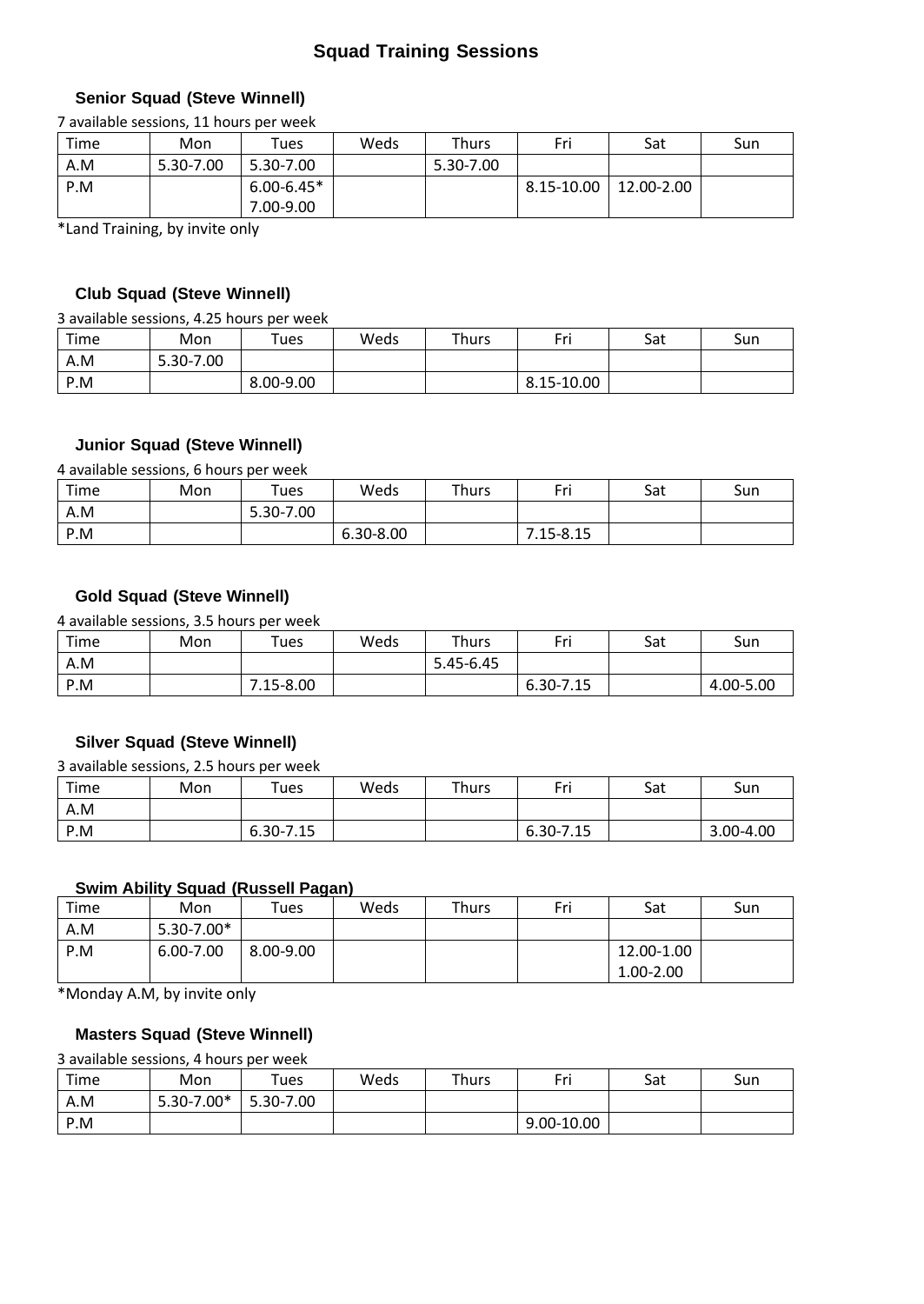#### *RSC MEMBERSHIP APPLICATION FORM*

|        | <b>Check List (official use):</b>                                                   |                                                              |  |  |  |  |  |  |  |
|--------|-------------------------------------------------------------------------------------|--------------------------------------------------------------|--|--|--|--|--|--|--|
| 1.     | Membership Catagory (Cat 1, Cat 2 or Cat 3). Application checked and fees received. |                                                              |  |  |  |  |  |  |  |
|        | Signed Treasurer:<br>Dated:                                                         |                                                              |  |  |  |  |  |  |  |
| 2.     | Entries made on Swim England and Club Organiser Records. Paper retained. Yes or No  |                                                              |  |  |  |  |  |  |  |
|        | Welfare Officer notified of requirement to complete DBS check.                      | Yes or No                                                    |  |  |  |  |  |  |  |
|        | Member contact details emailed to communications officer.                           | Yes or No                                                    |  |  |  |  |  |  |  |
|        | Coaches and Club Secretary notified of membership.                                  | Yes or No                                                    |  |  |  |  |  |  |  |
|        | For SwimAbility members notify SwimAbility Secretary.                               | Yes or No                                                    |  |  |  |  |  |  |  |
|        | Signed Membership Secretary:                                                        | Dated:                                                       |  |  |  |  |  |  |  |
|        | Members Name (Full name including middle initials): Date of Birth:                  |                                                              |  |  |  |  |  |  |  |
|        |                                                                                     |                                                              |  |  |  |  |  |  |  |
|        | For the purpose of Swim England registration, please indicate gender:               | Male/Female                                                  |  |  |  |  |  |  |  |
|        | Indicate category of Membership:                                                    |                                                              |  |  |  |  |  |  |  |
|        | • Swimmer Non Competitive (Cat 1)                                                   |                                                              |  |  |  |  |  |  |  |
|        | • Swimmer Competitive (Cat 2)                                                       |                                                              |  |  |  |  |  |  |  |
|        | • Life Guard, (Cat 3)                                                               |                                                              |  |  |  |  |  |  |  |
|        | • Teacher, Coach (Cat 3)<br>• Volunteer or Official (Cat 3)                         |                                                              |  |  |  |  |  |  |  |
|        | <b>Disabilities and Medical Conditions:</b><br>Yes / No                             |                                                              |  |  |  |  |  |  |  |
|        | If Yes, please give details:                                                        |                                                              |  |  |  |  |  |  |  |
|        |                                                                                     |                                                              |  |  |  |  |  |  |  |
|        | <b>Nationality:</b>                                                                 |                                                              |  |  |  |  |  |  |  |
|        | Voluntary Ethnic Code (please choose code from page two of this form):              |                                                              |  |  |  |  |  |  |  |
|        | Member's address:                                                                   | Members Contact Details (Parent/Guardian if under<br>$18)$ : |  |  |  |  |  |  |  |
|        |                                                                                     | Name:                                                        |  |  |  |  |  |  |  |
|        | <b>Post Code:</b>                                                                   | Relationship:                                                |  |  |  |  |  |  |  |
|        |                                                                                     | Tel (Mobile):<br>Tel (Alternative):                          |  |  |  |  |  |  |  |
|        |                                                                                     | E-mail:                                                      |  |  |  |  |  |  |  |
|        |                                                                                     | PLEASE PROVIDE 2 EMERGENCY CONTACTS                          |  |  |  |  |  |  |  |
|        | <b>Emergency Contact 1</b>                                                          | <b>Emergency Contact 2</b>                                   |  |  |  |  |  |  |  |
| Name:  |                                                                                     | Name:                                                        |  |  |  |  |  |  |  |
|        | Address                                                                             | Address                                                      |  |  |  |  |  |  |  |
|        | Post Code:                                                                          | Post Code:                                                   |  |  |  |  |  |  |  |
|        |                                                                                     |                                                              |  |  |  |  |  |  |  |
|        | Tel (Mobile):                                                                       | Tel (Mobile):                                                |  |  |  |  |  |  |  |
| Email: | Tel (Alternative):                                                                  | Tel (Alternative):<br>Email:                                 |  |  |  |  |  |  |  |
|        | Relationship:                                                                       | Relationship:                                                |  |  |  |  |  |  |  |
|        |                                                                                     |                                                              |  |  |  |  |  |  |  |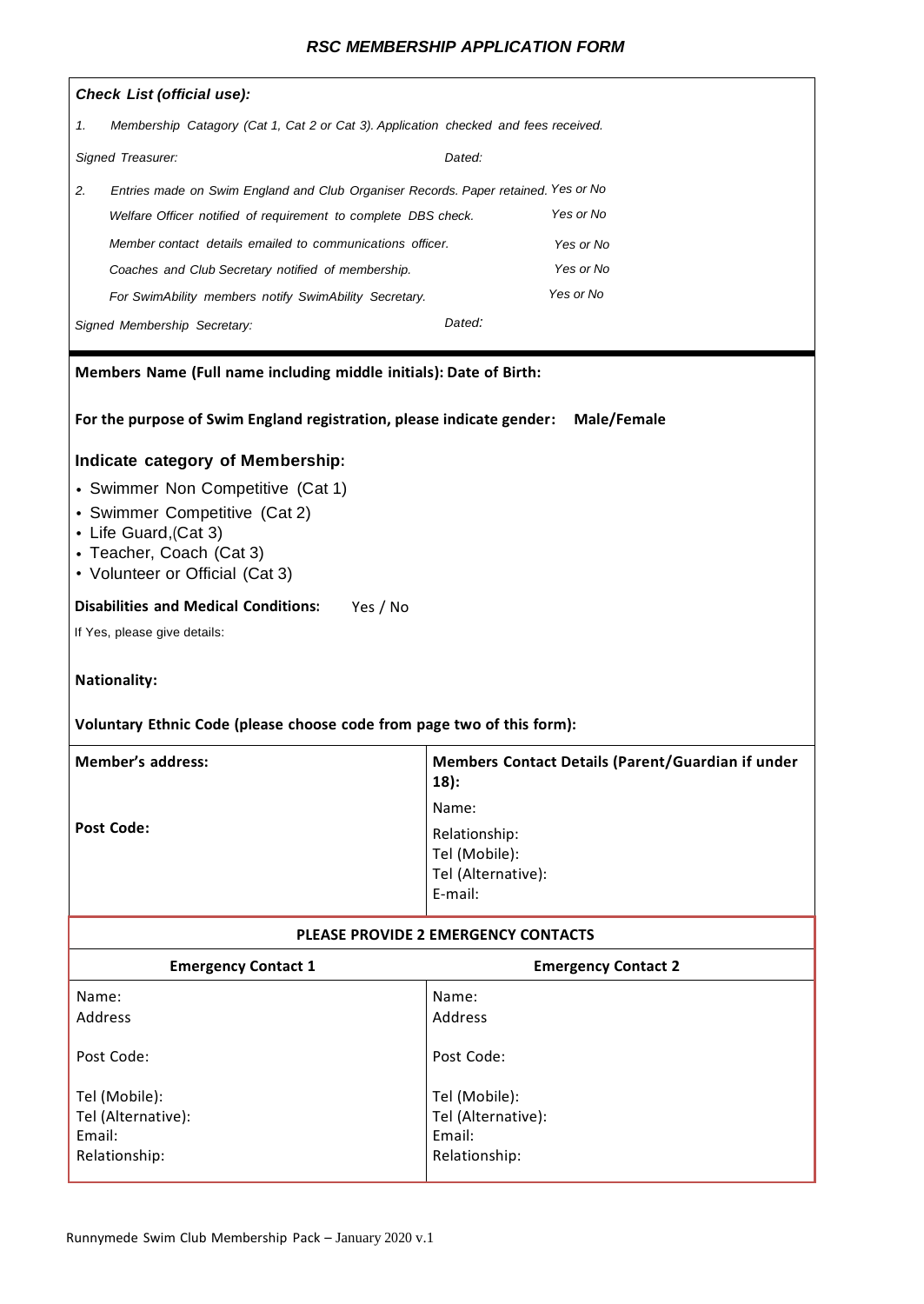#### **Swim England Approved Ethnic Codes:**

A ~ White – British B ~ White - Irish C ~ White – Other D ~ Asian - Indian E ~ Asian – Pakistani

- F ~ Asian Bangladeshi G ~ Asian Other H ~ Chinese I ~ Mixed White and Black Caribbean
- J ~ Mixed White and Asian K ~ Mixed Other L ~ Black Caribbean M ~ Black African N ~ Black Other**.**

#### To be signed by all club members, or in the case of a person under 18 years of age by a parent, **carer, guardian.**

I **give / do not give** permission for Runnymede Swimming Club to use photographs and other images of  $\Box$ , in relation to the club's activities in news and sports publications, on the club website, or public relations activities. I understand that the club will not publish names specifically referring to these images on the website or public relations publications, unless specific consent is provided prior to each occurrence. I also understand that it is normal practice to publish names relating to a photograph in news and sports publications, and hereby give consent for this practice. I fully understand that the video equipment may be used during training sessions as a teaching aid, and I will be given prior notice of any such practice, and that I can subsequently view these video images. I also understand that I, or any other person responsible for the member, can withdraw permission for these activities at any time, and that we must provide written confirmation of this to the Club Secretary within 30 days.

Runnymede Swimming Club will endeavour to conform to the Swim England guidelines for the use of photographic and video equipment at every opportunity.

I also acknowledge being informed of the Rules and Codes of Conduct of Runnymede Swimming Club, via the club website at [www.runnymedeswimmingclub.com.](http://www.runnymedeswimmingclub.com/) I confirm my understanding and accept that the Rules and Code of Conduct shall govern my membership of the Club. I further acknowledge and accept the responsibilities upon members as set out in the Rules and in the Code of Conduct.

I hereby give consent for my personal data together with any records of my competitive performances to be stored securely on computer and only accessed by restricted personnel appointed by the club. Runnymede Swimming Club will not use the personal data, or share the data with any third party for marketing or commercial purpose.



Please tick this box to indicate your consent to Runnymede Swimming Club communications to be delivered to you via your nominated email address.

Please tick this box to indicate your consent to Runnymede Swimming Club communications to  $\mathbb I$  be delivered to your nominated mobile telephone number by SMS.

#### *N.B. Completed Membership Forms will only be accepted with the correct Membership Fee .*

**Signed: Date:**